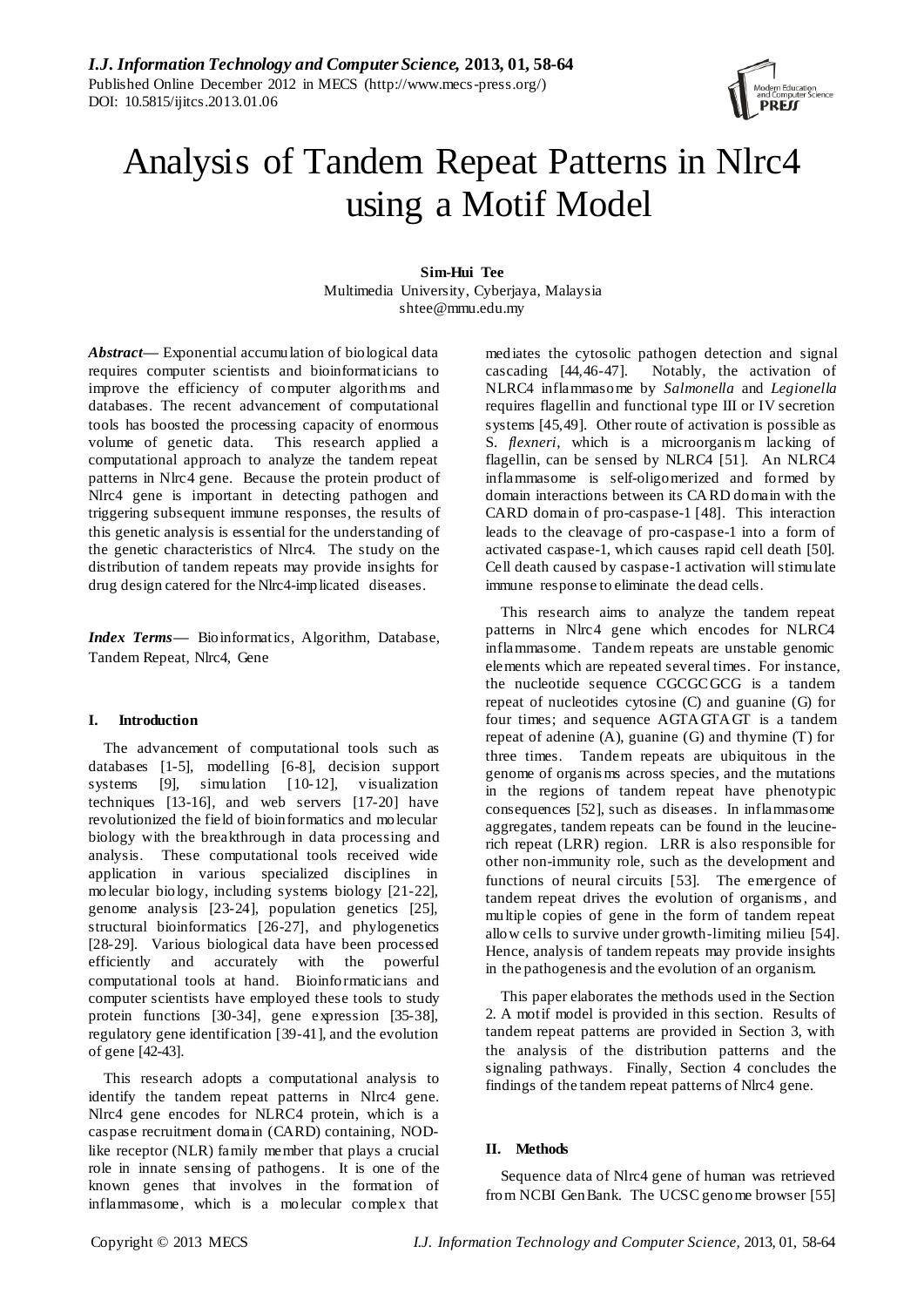was used to visualize the locus of Nlrc4 gene on the chromosome. KEGG database [56] was used to extract and match the regulatory and metabolic pathways of NLR signaling pathway. We used *mreps* algorithm [57] to compute the statistically expected repeats. A motif model was used to identify the motif  $\, \Theta^{M} \,$  from the nonmotif  $\Theta^B$  [58]. The non-motif is the background motif which does not display the pattern of tandem repeat. The motif model [58] is depicted in (1) below:

$$
\Theta = \{\Theta^{B}, \Theta^{M}\} = \begin{bmatrix} \theta_{-0}^{B} \theta_{-1}^{M} \theta_{-2}^{M} \dots \theta_{-N}^{M} \\ \theta_{a1,0}^{B} \theta_{a1,1}^{M} \theta_{a1,2}^{M} \dots \theta_{a1,w}^{M} \\ \theta_{a2,0}^{B} \theta_{a2,1}^{M} \theta_{a2,2}^{M} \dots \theta_{a2,w}^{M} \\ \dots & \dots & \dots \\ \theta_{a j,0}^{B} \theta_{a j,1}^{M} \theta_{a j,2}^{M} \dots \theta_{a j,w}^{M} \end{bmatrix}
$$
 (1)

The subsequence of length *W* at position *j* in a sequence *i* is denoted by  $S^{ij}$ . Let *a* be the symbol that occurs at a position *k* of either  $\Theta^M$  or  $\Theta^B$ ; let the position *k* be  $1 \leq k \leq W$ , and *L* be a non-empty set for the length of nucleotide sequence. The conditional probabilities that  $S^{\ddot{y}}$  is found using the motif model are [58]:

$$
P_M(S^{ij}) = \prod_{k=1}^W \prod_{a=1}^L (\theta_{ak}^M)^{I(S_{i,j+k-1}=a)}
$$
(2)

the conditional probabilities that  $S^{ij}$  is found using the non-motif model are computed as [58]:

> $P_B(S^{ij}) = \overline{k-1}$  $\prod_{k=1}^{W}\;\prod_{a=1}^{L}\left(\theta^B_{a0}\right)^{I\left(S_{i,j+k-1}=\emptyset\right)}$ *a*  $B \setminus I(S_{i,j+k-1}=a)$ *a*  $\prod_{i=1}^W \left( \bigcap_{i=1}^L A_i^B \right)^{I(S_{i,j+k})}$ 1  $(S_{i,j+k-1}=a)$  $(\theta^{\textit{B}}_{a0})^{\textit{1}(S_{i,j+k-1})}$ (3)

Let  $\lambda$  be the prior probability of motif occurrence in the gene sequences of Nlrc4 gene. The motif occurrence probability  $Z$  at position  $j$  in sequence  $i$  is derived from the formula below [58]:

$$
Z_{ij} = \frac{\lambda P_M S^{ij}}{(\lambda P_M S^{ij}) + (1 - \lambda) P_B S^{ij}}
$$
(4)

Furthermore, a genuine motif will fulfill the following condition [58]:

$$
\log(P_M(S^{ij})/P_B(S^{ij})) \ge \log[(1-\lambda)/\lambda] \quad (5)
$$

In gene analysis, we need to take the phenomenon of bogus identification of gene motif into account. Such bogus motif shall be discarded. A particular count of motif is taken to be a pseudo-count by [58]:

$$
psc_{ak} = \sum_{b=1}^{L} \theta_{b,k+1}^{M} P_{a/b}
$$
 (6)

Where  $P_{a/b}$  is the BLOSUM substitution probability for amino acid *a* from the observed amino acid *b*. Pseudo-count of motif will be discarded in the finalized count.

## **III. Results and Discussion**

Nlrc4 is a gene with a length of 3385 base pairs (bp), with the nucleotide composition of A=28.98%, T=25.91%, G=23.40%, and C=21.71%. The gene locus is depicted in Fig. 1.



Fig. 1: Nlrc4 on the chromosome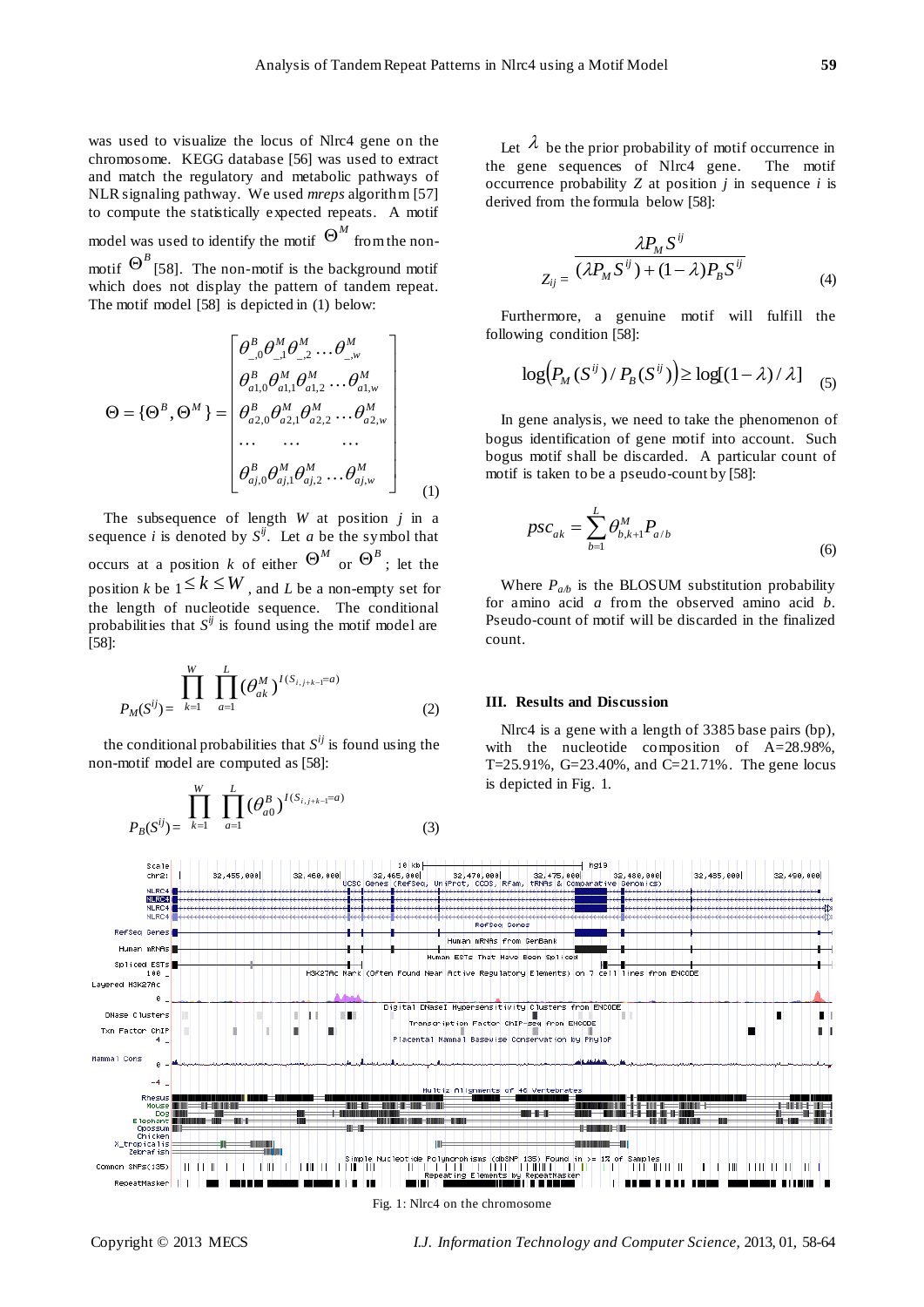Fig. 1 shows that Nlrc4 is located at chromosome 2. The lower panel of the figure shows that there are extensive repeating elements in the gene region. We identified a particular sequence to be exhibiting a pattern of tandem repeats when a stretch of mononucleotides repeat at least 4 times, and twice for di-, tri-, tetra-, penta-nucleotides. Table 1 illustrates the occurrence and relative frequency of tandem repeat motifs. The relative frequency was computed as per 1k bp.

Table 1: The occurrence and relative frequency of tandem repeat motifs

| <b>Tandem Repeat Motif</b> | <b>O</b> ccurrence | <b>Relative Frequiev</b> |
|----------------------------|--------------------|--------------------------|
| Mononucleotide             | 53                 | 179.41                   |
| Dinucleotide               | 111                | 375.74                   |
| <b>Trinucleotide</b>       | 33                 | 111.71                   |
| Tetranucleotide            |                    | 0                        |
| Pentanucleotide            |                    | 0                        |

The results in Table 1 show that the dinucleotide tandem repeat is the most prevalent repeat pattern in Nlrc4 gene. Its relative frequency is double than that of the mononucleotide tandem repeat. We observed that tandem repeats have declined as the order of nucleotide number increases. There are 33 occurrences (relative frequency=111.71) of trinucleotide tandem repeats, whereas none was found in tetranucleotide and pentanucleotide. The absence of tetranucleotide and pentanucleotide tandem repeats can be explained by the small size of Nlrc4 gene.

The distribution of tandem repeats was recorded for each 1kbp of Nlrc4 gene, as shown in Table 2. The numbers in each column indicate the number of occurrence.

Table 2: The distribution of tandem repeats across the Nlrc4 gene region

| <b>Tandem Repeat</b><br>Motif | $1-1kbp$ | $1kbp-2kbp$ | $2kbp-$<br>3385 <sub>bp</sub> |
|-------------------------------|----------|-------------|-------------------------------|
| Mononucleotide                | 19       | g           | 25                            |
| Dinucleotide                  | 34       | 39          | 38                            |
| Trinucleotide                 |          |             | 15                            |

From Table 2, it was observed that both mononucleotide and trinucleotide tandem repeat exhibit a pattern of reducing occurrence of tandem repeats in the mid-locus region of Nlrc4 gene. However, the reducing number of trinucleotide tandem repeats in the mid-locus region is not statistically significant as the difference from the other regions is not large. As for dinucleotide tandem repeat distribution, we observed an even distribution in all regions of Nlrc4 gene. Besides, we also identified the number of tandem repeat occurrence at the vicinity of 5' and 3' region of Nlrc4 gene. The vicinity is defined as 100 bp downstream and upstream of 5' and 3' region, respectively. The observed occurrence of tandem repeat was low in 5' and

3' vicinity of Nlrc4 gene. Hence, tandem repeats may not have significant impacts on the promoter binding and pathogen sensing in a case where they are mutated in these regions. The results are shown in Table 3.

Table 3: The occurrence of tandem repeat at the vicinity of 5' and 3' region of Nlrc4 gene

| Tandem repeat motif | 5' vicinity | 3' vicinity |
|---------------------|-------------|-------------|
| Mononucleotide      |             |             |
| Dinucleotide        |             |             |
| Trinucleotide       |             |             |

We observed a few tandem repeats which occur in an order higher than 4, as given in Table 4.

Table 4: The tandem repeats occur in an order  $> 4$ 

| <b>Repeat motif</b> | <b>Start locus</b> | <b>End locus</b> |
|---------------------|--------------------|------------------|
| $(A)_6$             | 178                | 183              |
| $(A)_{13}$          | 3373               | 3385             |
| $(A)$ <sub>5</sub>  | 453                | 457              |
| $(T)_{6}$           | 3063               | 3068             |
| $(T)_{6}$           | 3180               | 3185             |
| $(A)$ <sub>5</sub>  | 1392               | 1396             |
| $(A)$ <sub>5</sub>  | 1887               | 1891             |
| $(A)$ <sub>5</sub>  | 2637               | 2641             |
| $(A)$ <sub>5</sub>  | 2857               | 2861             |
| $(A)$ <sub>5</sub>  | 3018               | 3022             |
| $(A)$ <sub>5</sub>  | 3084               | 3088             |
| $(T)$ <sub>5</sub>  | 541                | 545              |
| $(T)_5$             | 655                | 659              |
| $(T)$ <sub>5</sub>  | 910                | 914              |
| $(G)$ <sub>5</sub>  | 1166               | 1170             |
| $(G)$ <sub>5</sub>  | 2127               | 2131             |

The relative frequency of the high order  $(>4)$  tandem repeats is only 54.16, implying that for every 1000bp, there are only about 54 bp that are the constituent nucleotide of a higher order tandem repeats. Notice also that all of the high order tandem repeats listed in Table 4 are mononucleotide tandem repeats. The percentage of high order mononucleotide tandem repeat is 30.20% of the total number of mononucleotide tandem repeat occurrence, which is considerably high (for mononucleotide only). However, high order tandem repeats are always scarce in general, as it was also reported by other researcher, such as the similar findings reported by Gur-Arie et al. [59] in their analysis on *E. coli*.

The NLR signaling pathways of Nlrc4 protein product were identified and matched using KEGG database [56]. These pathways are illustrated in Fig. 2.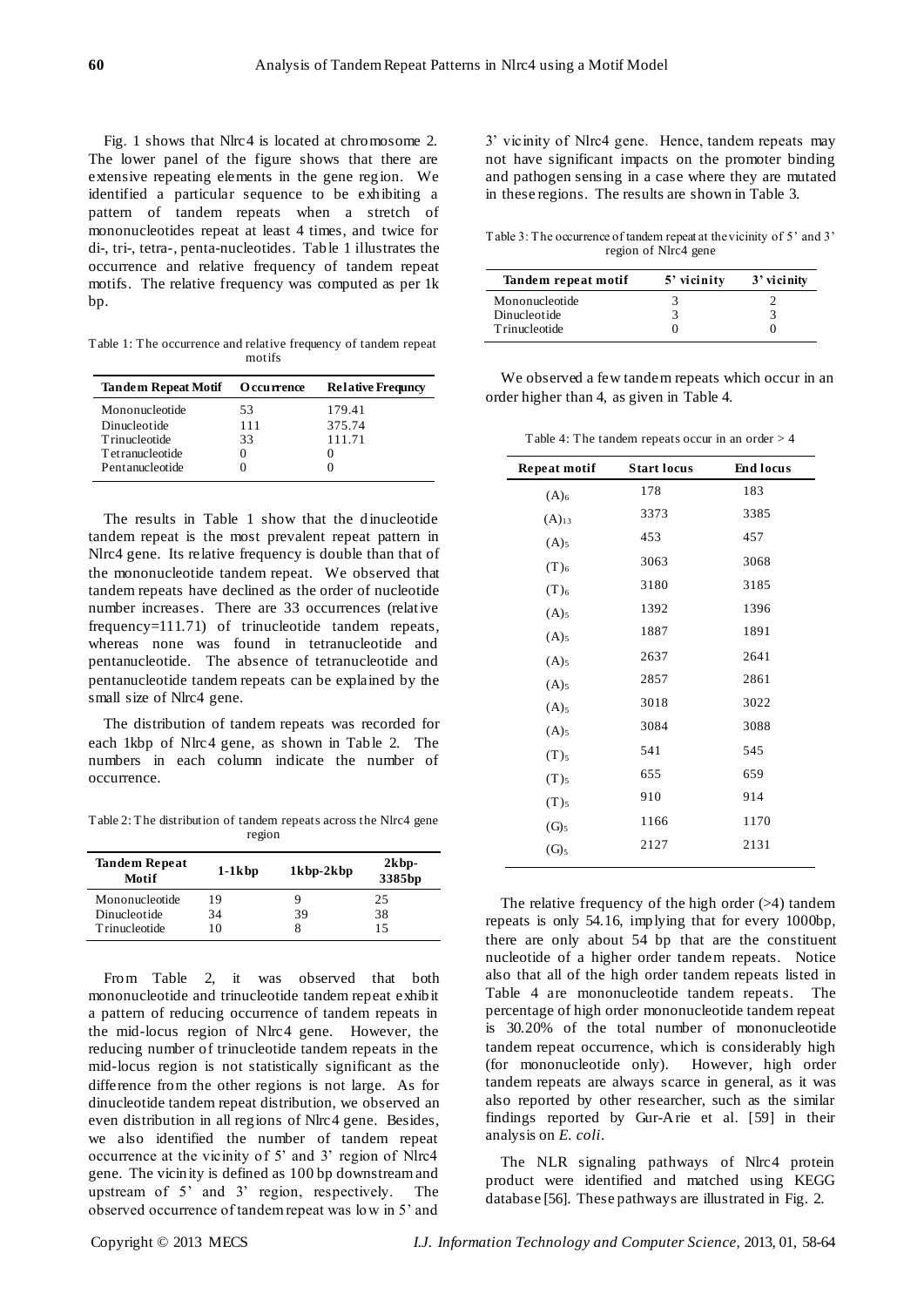

Fig. 2: NLR signaling pathway of NLRC4

Fig. 2 demonstrates that the signaling pathways are originated from bacteria, antiviral chemical compounds, danger signals derived from host cells, and xenogenous compounds such as silica. NOD-like receptor (NLR) which can sense a wide variety of pathogen molecular patterns and danger molecular patterns has four major pathways, which lead to either cell death or the activation of caspase-1 to induce the expression of proinflammatory cytokines. The first pathway (the upper panel in Fig. 2) is a signaling pathway that detects the peptidoglycan of bacteria. It is an inflammasomeindependent pathway mediated by NOD1 and NOD2 proteins, which culminates in the activation of transcription factor NF-  $K$  B. NF-  $K$  B plays an important role in multiple pathogen sensing mechanis ms [60-63], leading to the expression of proinflammatory cytokines and chemokines. The second pathway (the middle panel in Fig. 2) demonstrates a cascade of pathways mediated by inflammasome which detects toxins produced by bacteria. This pathway is not totally independent from the first pathway because the inflammasome can be activated by bacterial cell wall component muramyl dipeptide (MDP). This pathway culminates in either cell death or the activation of pro-inflammatory cytokine, which leads to the release of IL-1β and IL-18 to extracellular space. The third pathway is mediated by reactive oxygen species (ROS) that present in cytosol of cells in the condition of cellular stress. The presence of ROS can activate

inflammasome, which results in the cleavage of pro-IL-1β to a mature form of IL-1β [64]. The fourth, and the last, pathway (the lowest panel in Fig. 2) is mediated by bacterial flagellin that activates NLRC4 inflammasome. Similar to the second signaling pathway, the cellular outcome of this NLRC4 inflammasome-activated pathway culminates in either cell death or the release of active pro-inflammatory cytokines.

#### **IV. Conclusion**

Nlrc4 is a gene that encodes for NLRC4 protein (inflammasome) which is implicated in pathogen sensing and the corresponding immune responses. This research applied a computational approach to analyze the tandem repeat patterns in Nlrc4 gene. We found that the dinucleotide tandem repeat is the most prevalent repeat pattern in Nlrc4 gene. In our analysis, the occurrence of tandem repeat was low in 5' and 3' vicinity of Nlrc4 gene, implying that the mutated tandem repeats may not have significant impacts on the promoter binding and pathogen sensing. Although as much as 30.20% of mononucleotide tandem repeats occur for more than 4 times consecutively, the high order tandem repeats are always scarce. The signaling pathway demonstrates that the normal expression of Nlrc4 gene is essential for the activation of immune response in the presence of pathogens. Particular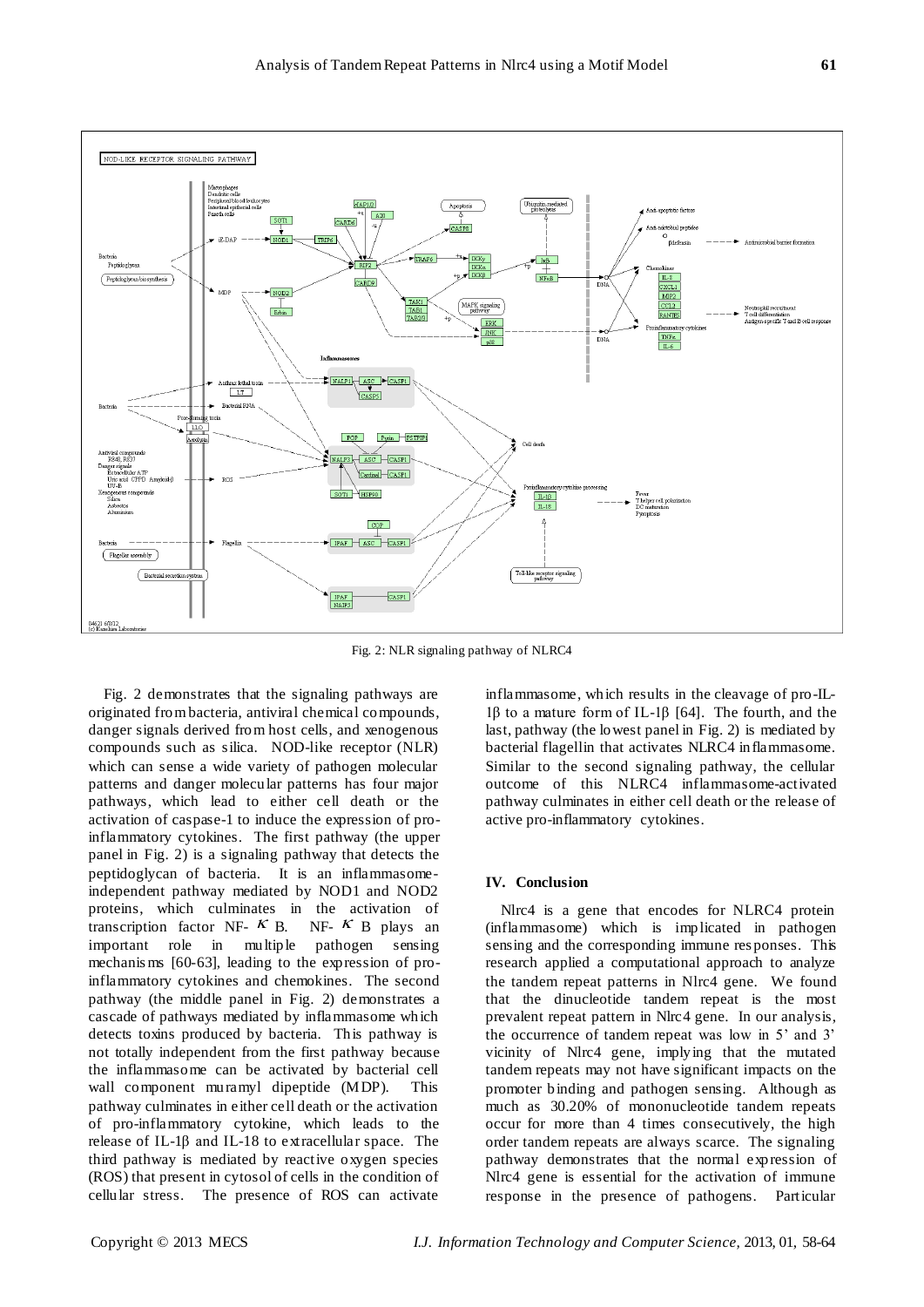attention needs to be paid to the mono-, di-, and trinucleotide tandem repeat mutation in the diagnosis of Nlrc4-implicated diseases. This research provides an insight into the therapeutic strategies and drug designs for Nlrc4-related diseases.

#### **References**

- [1] S. Philippi, "Light-weight integration of molecular biological databases," *Bioinformatics*, Vol. 20, No. 1, pp. 51-57, 2004.
- [2] A. Kiran and P.V. Baranov, "DARNED: a Database of RNa Editing in humans," *Bioinformatics*, Vol. 26, No. 14, pp. 1772-1776, 2010.
- [3] Y. Zhang and V.N. Gladyshev, "dbTEU: a protein database of trace element utilization," *Bioinformatics*, Vol. 26, No. 5, pp. 700-702, 2010.
- [4] S-Y. Ku and Y-J. Hu, "Structural alphabet motif discovery and a structural motif database," *Computers in Biology and Medicine*, Vol. 42, pp. 93-105, 2012.
- [5] D. Vallenet, S. Engelen, D. Mornico, S. Cruveiller, L. Fleury, A. Lajus, Z. Rouy, D. Roche, G. Salvignol, C. Scarpelli, and C. Médigue, "MicroScope: a platform for microbial genome annotation and comparative genomics," *Database*, Vol. 2009, bap021, 2009.
- [6] D. Kheffache and O. Ouamerali, "Some hysicochemical properties of the antitumor drug thiotepa and its metabolite tepa as obtained by density functional theory (DFT) calculations," *Journal of Molecular Modeling*, Vol. 16, pp. 1383- 1390, 2010.
- [7] B. Chen and D.J. Wild, "PubChem BioAssays as a data source for predictive models," *Journal of Molecular Graphics and Modelling*, Vol. 28, pp. 420-426, 2010.
- [8] A.P.S. de Moura, R. Retkute, M. Hawkins, and C.A. Nieduszynski, "Mathematical modelling of whole chromosome replication," *Nucleic Acids Research*, Vol. 38, No. 17, pp. 5623-5633, 2010.
- [9] E.J. Baede, E. den Bekker, J-W. Boiten, D. Cronin, R. van Gammeren, and J. de Vlieg, "Integrated Project Views: Decision support platform for drug discovery project teams," *Journal of Chemical Information and Modeling*, Vol. 52, pp. 1438-1449, 2012.
- [10] L.R. Cooper, D.W. Corne, and M.J.C. Crabbe, "Use of a novel Hill-climbing genetic algorithm in protein folding simulations," *Computational Biology and Chemistry*, Vol. 27, pp. 575-580, 2003.
- [11] W. Knight, W. Hill, and J.S. Lodmell, "Ribosome Builder: A software project to simulate the

ribosome," *Computational Biology and Chemistry*, Vol. 29, pp. 163-174, 2005.

- [12] H.A. Ross, S. Murugan, and W.L.S. Li, "Testing the reliability of genetic methods of species identification via simulation," *Systems Biology*, Vol. 57, No. 2, pp. 216-230, 2008.
- [13] M. Brameier and C. Wiuf, "Co-clustering and visualization of gene expression data and gene ontology terms for *Saccharomyces cerevisiae* using self-organizing maps," *Journal of Biomedical Informatics*, Vol. 40, pp. 160-173, 2007.
- [14] J.D. Moore and R.G. Allaby, "TreeMos: a highthroughput phylogenomic approach to find and visualize phylogenetic mosaicis m," *Bioinformatics*, Vol. 24, No. 5, pp. 717-718, 2008.
- [15] L. Florea, M. McClelland, C. Riemer, S. Schwartz, and W. Miller, "EnteriX 2003: visualization tools for genome alignments of Enterobacteriaceae, " *Nucleic Acids Research*, Vol. 31, No. 13, pp. 3527- 3532, 2003.
- [16] D. Ristic, R. Kanaar, and C. Wyman, "Visualizing RAD51-mediated joint molecules: implications for recombination mechanis m and the effect of sequence heterology," *Nucleic Acids Research*, Vol. 39, No. 1, pp. 155-167, 2011.
- [17] A. Alexandridou, N. Dovrolis, G.T. Tsangaris, K. Nikita, and G. Spyrou, "PepServe: a web server for peptide analysis, clustering and visualization," *Nucleic Acids Research*, Vol. 39, pp. W381-W384, 2011.
- [18] T. Curk, G. Rot, and B. Zupan, "SNPsyn: detection and exploration of SNP-SNP interactions," *Nucleic Acids Research*, Vol. 39, pp. W444-W449, 2011.
- [19] G. Nimrod, M. Schushan, A. Szilágyi, C. Leslie, and N. Ben-Tal, "iDBPs: a web server for the identification of DNA binding proteins," *Bioinformatics*, Vol. 26, No. 5, pp. 692-693, 2010.
- [20] J. Oberto, "BAGET: a web server for the effortless retrieval of prokaryotic gene context and sequence," *Bioinformatics*, Vol. 24, No. 3, pp. 424-425, 2008.
- [21] S-Y. Wang, T-J. Ho, C-H. Kuo, and Y.J. Tseng, "Chromaligner: a web server for chromatogram alignment," *Bioinformatics*, Vol. 26, No. 18, pp. 2338-2339, 2010.
- [22] A. Lachmann, H. Xu, J. Krishnan, S.I. Berger, A.R. Mazloom, and A. Ma'ayan, "ChEA: transcription factor regulation inferred from integrating genomewide ChIP-X experiments," *Bioinformatics*, Vol. 26, No. 19, pp. 2438-2444, 2010.
- [23] S. Ivakhno and S. Tavaré, "CNAnova: a new approach for finding recurrent copy number abnormalities in cancer SNP microarray data,"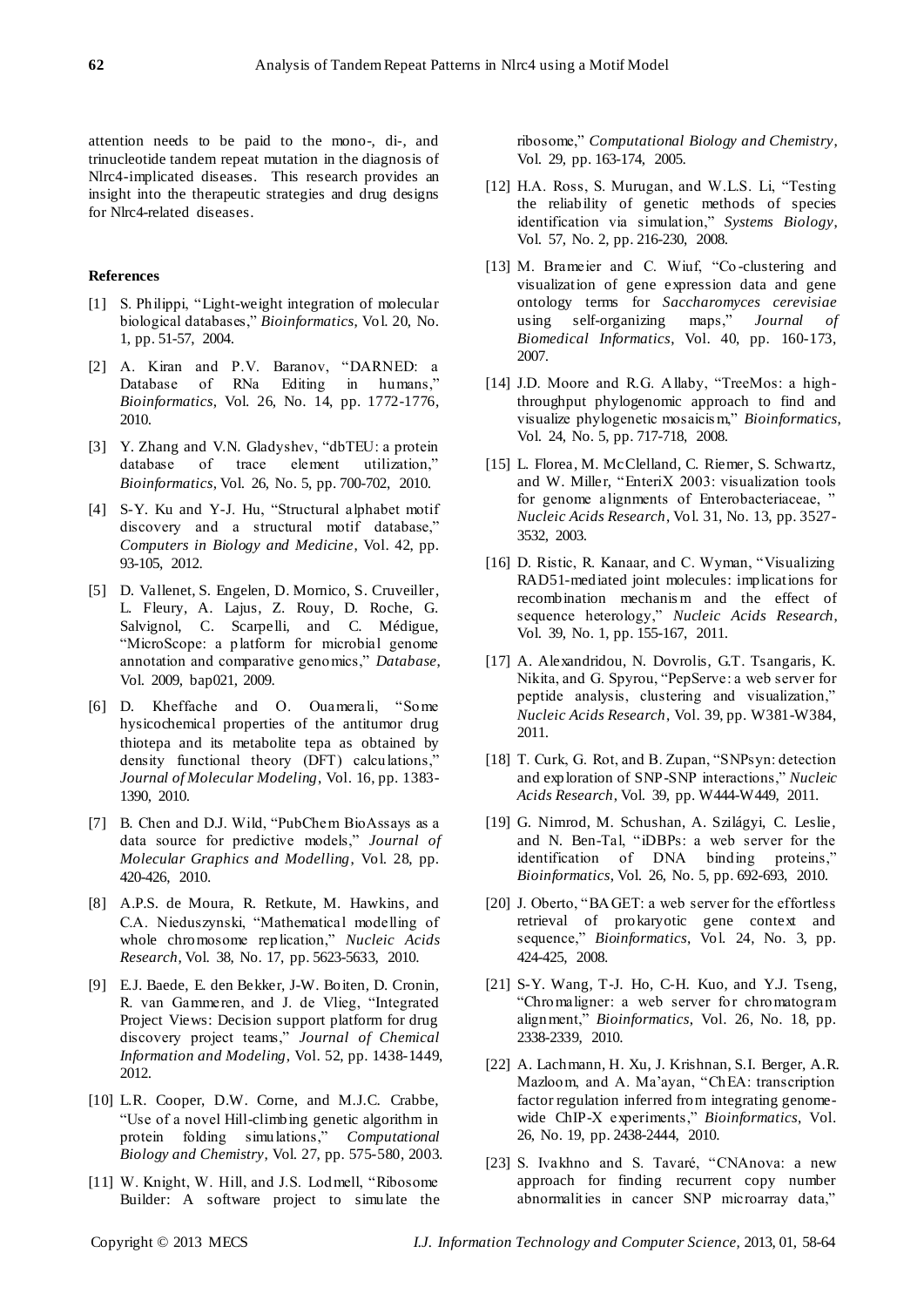*Bioinformatics*, Vol. 26, No. 11, pp. 1395-1402, 2010.

- [24] K. Hanada, K. Akiyama, T. Sakurai, T. Toyoda, K. Shinozaki, and S-H. Shiu, "sORF finder: a program package to identify small open reading frames with high coding potential," *Bioinformatics*, Vol. 26, No. 3, pp. 399-400, 2010.
- [25] F.F. Gonzalez-Galarza, S. Christmas, D. Middleton, and A.R. Jones, "Allele frequency net: a database and online repository for immune gene frequencies in worldwide populations," *Nucleic Acids Research*, Vol. 39, pp. D913-D919, 2011.
- [26] S. Loriot, F. Cazals, and J. Bernauer, "ESBTL: efficient PDB parser and data structure for the structural and geometric analysis of biological macromolecules," *Bioinformatics*, Vol. 26, No. 8, pp. 1127-1128, 2010.
- [27] W. Hugo, F. Song, Z. Aung, S-K. Ng, and W-K. Sung, "SLiM on Diet: finding short linear motifs on domain interaction interfaces in Protein Data Bank," *Bioinformatics*, Vol. 26, No. 8, pp. 1036- 1042, 2010.
- [28] T. Jombart, F. Balloux, and S. Dray, "adephylo: new tools for investigating the Phylogenetic signal in biological traits," *Bioinformatics*, Vol. 26, No. 5, pp. 1907-1909, 2010.
- [29] S.A. Smith and C.W. Dunn, "Phyutility: a phyloinformatics tool for trees, alignments and molecular data," *Bioinformatics*, Vol. 24, No. 5, pp. 715-716, 2008.
- [30] M. Deng, K. Zhang, S. Mehta, T. Chen, and F. Sun, "Prediction of protein function using proteinprotein interaction data," *Journal of Computational Biology*, Vol. 10, No. 6, pp. 947- 960, 2003.
- [31] M.A. Erdmann, "Protein similarity from knot theory: geometric convolution and line weavings," *Journal of Computational Biology*, Vol. 12, No. 6, pp. 609-637, 2005.
- [32] E. August, K.H. Parker, and M. Barahona, "A dynamical model of lipoprotein metabolism," *Bulletin of Mathematical Biology*, Vol. 69, pp. 1233-1254, 2007.
- [33] P.J. Woodroffe, L.J. Bridge, J.R. King, C.Y. Chen, and S.J. Hill, "Modelling of the activation of Gprotein coupled receptors: drug free constitutive receptor activity," *Journal of Mathematical Biology*, Vol. 60, pp. 313-346, 2010.
- [34] A. Barysenka, A.W.M. Dress, and W. Schubert, "An information theoretic thresholding method for detecting protein colocalizations in stacks of fluorescence images," *Journal of Biotechnology*, Vol. 149, pp. 127-131, 2010.
- [35] H. Binder, H. Wirth, and J. Galle, "Gene expression density profiles characterize modes of genomic regulation: Theory and experiment," *Journal of Biotechnology*, Vol. 149, pp. 98-114, 2010.
- [36] J.M.G. Vilar, "Accurate prediction of gene expression by integration of DNA sequence statistics with detailed modeling of transcription regulation," *Biophysical Journal*, Vol. 99, pp. 2408-2413, 2010.
- [37] X. Xu, Y. Zhao, and R. Simon, "Gene set expression comparison kit for BRB-ArrayTools," *Bioinformatics*, Vol. 24, No. 1, pp. 137-139, 2008.
- [38] P. Merz, "Analysis of gene expression profiles: an application of memetic algorithms to the minimum sum-of-squares clustering problem," *BioSystems*, Vol. 72, pp. 99-109, 2003.
- [39] M. Hackl, V. Jadhav, T. Jakobi, O. Rupp, K. Brinkrolf, A. Goes mann, A. Pühler, T. Noll, N. Borth, and J.Grillari, "Computational identification of microRNA gene loci and precursor microRNA sequences in CHO cell lines," *Journal of Biotechnology*, Vol. 158, pp. 151-155, 2012.
- [40] A. Mathelier and A. Carbone, "MIReNA: finding microRNAs with high accuracy and no learning at genome scale and from deep sequencing data," *Bioinformatics*, Vol. 26, No. 18, pp. 2226-2234, 2010.
- [41] W.J. Hsieh and H. Wang, "Human microRNA target identification by RRSM," *Journal of Theoretical Biology*, Vol. 286, pp. 79-84, 2011.
- [42] E.S. Allman, M.T. Holder, and J.A. Rhodes, "Estimating trees from filtered data: Identifiability of models for morphological phylogenetics," *Journal of Theoretical Biology*, Vol. 263, pp. 108- 119, 2010.
- [43] V.V. Lukashov and J. Goudsmit, "Recent evolutionary history of human immunodeficiency virus type 1 subtype B: Reconstruction of epidemic onset based on sequence distances to the common ancestor," *Journal of Molecular Evolution*, Vol. 54, pp. 680-691, 2002.
- [44] M.H. Shaw, T. Reimer, Y-G. Kim, and G. Nuñez, "NOD-like receptors (NLRs): bona fide intracellular microbial sensors," *Current Opinion in Immunology*, Vol. 20, pp. 337-382, 2008.
- [45] E. Miao, C. Alpuche-Aranda, M. Dors, A. Clark, M. Bader, S. Miller, and A. Aderem, "Cytoplasmic flagellin activates caspase-1 and secretion of interleukin 1beta via Ipaf," *Nature Immunology*, Vol. 7, pp. 569-575, 2006.
- [46] D.J. Philpott and S.E. Girardin, "Nod-like receptors: sentinels at host membranes," *Current Opinion in Immunology*, Vol. 22, pp. 428-434, 2010.